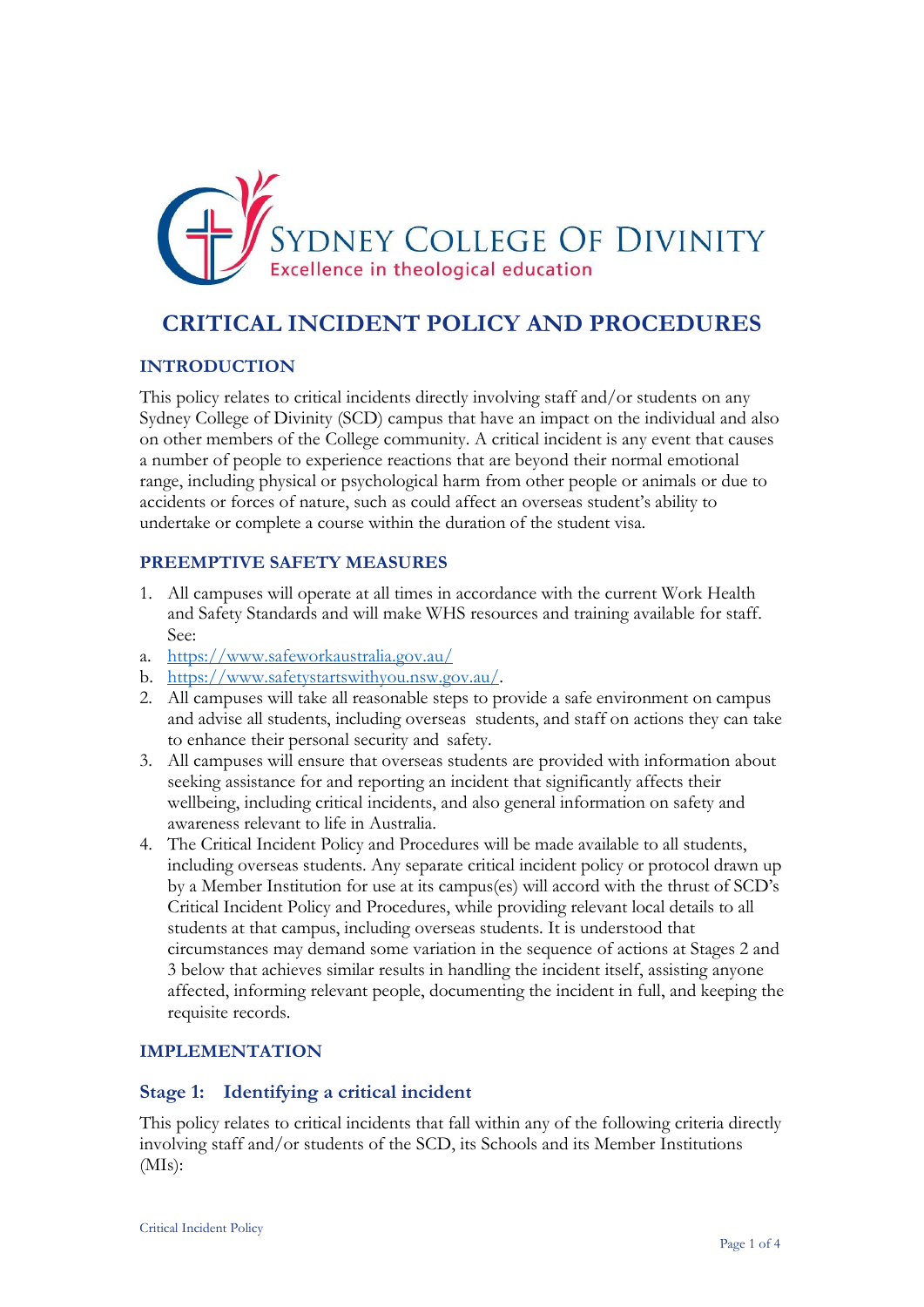

- An incident that results in a physical injury requiring professional medical treatment occurring within the SCD Office of the Dean or Schools or its Member Institution's campus boundaries plus, for overseas students, off-campus.
- An incident that results in significant damage to the SCD or its Member Institution's facilities or property.
- An incident that threatens the safety of staff and/or students within the SCD Office of the Dean or Schools or its Member Institution's campus boundaries plus, for overseas students, off-campus.
- An incident that impacts significantly on the normal emotional experience of the College community.
- An incident that may be identified as falling outside of boundaries of what would be considered normally appropriate (e.g. sexual misconduct, physical violence, intimidation, etc.) that impacts significantly on student/student or staff/student relationships and interaction.

### **Stage 2: Action to be taken in relation to on-campus incidents**

- 5. This sequence is the norm for a critical incident, including any affecting overseas students – circumstances may demand some variation that achieves similar results in handling the incident itself, assisting anyone affected, informing relevant people, documenting the incident in full, and keeping the requisite records:
	- Any critical incident is reported to the person in charge of the campus at the time - Principal/Dean/Campus Co-ordinator/delegated officer – by any student or staff member who becomes aware of it.
	- Issues of safety are addressed immediately, using evacuation procedures and/or calling emergency services where necessary and following up the outcome.
	- The person in charge of the campus needs to ascertain the facts and be able to verify what was 'reported to have occurred' - this will involve both those who reported the incident and those involved. The reported facts will be documented at this stage by the person in charge.
	- The person in charge of the campus meets with and informs the critical incident team, which is normally the 'Executive Committee' for the campus and receives any relevant advice. Appropriate steps to be taken are planned and documented as soon as the nature of the incident allows.
	- The Student Support Officer (e.g. the Registrar or Academic Dean) and any additional counsellors required are contacted by the person in charge.
	- Remaining staff are informed by the person in charge, as appropriate.
	- Where appropriate, the clergy are informed.
	- The person in charge of the campus communicates with the students and college/campus community affected by the critical incident, being mindful of legal and privacy constraints.
	- Siblings and close friends of the victims are informed individually and the emergency contacts for overseas students affected are contacted and informed.
	- The person in charge of the campus informs the rest of the campus community, if appropriate.
	- The person in charge of the campus contacts organisations and individuals for additional assistance if required.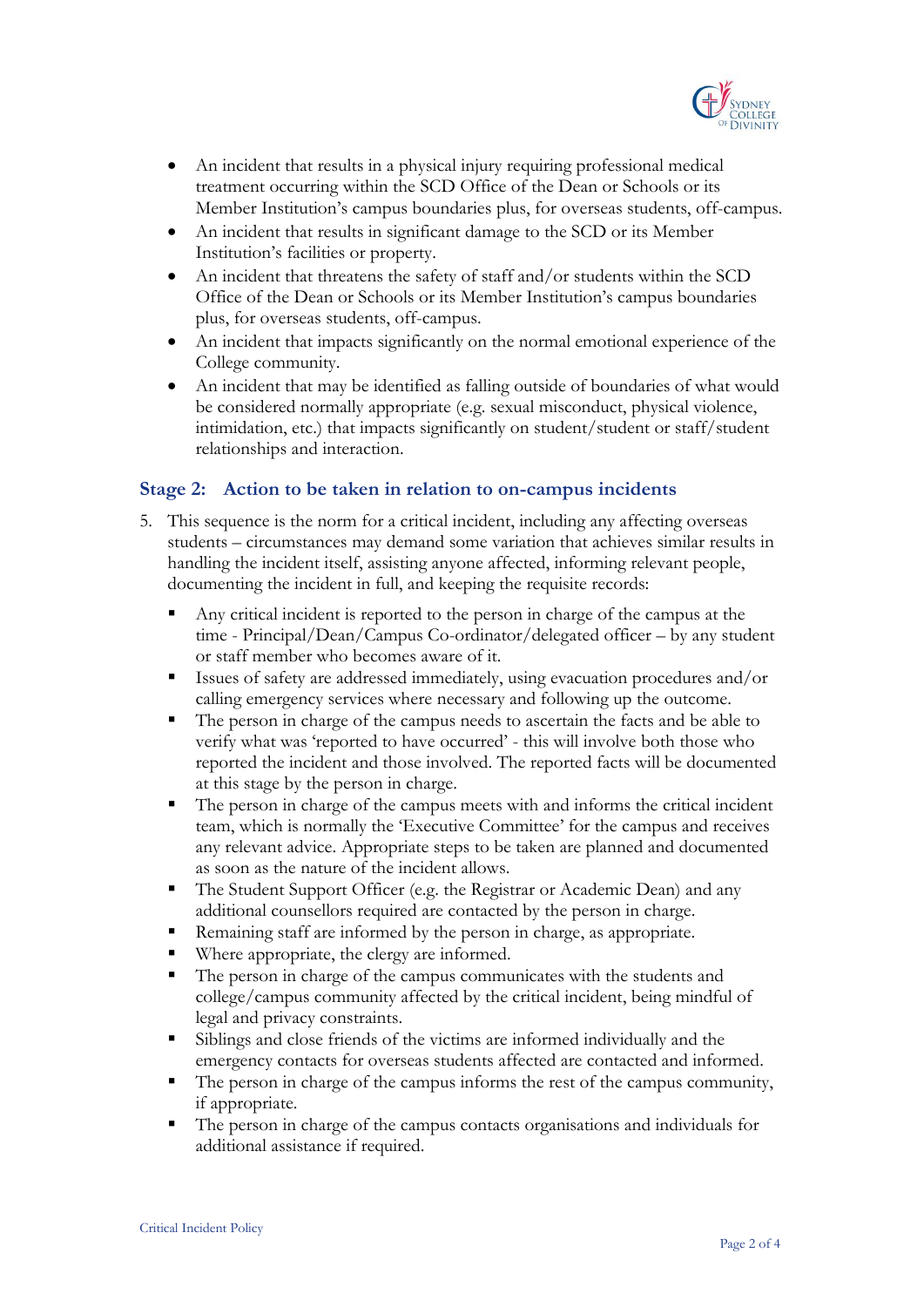

- The person in charge of the campus informs the Office of the Dean of the critical incident.
- The person in charge of the campus informs the relevant consulate for overseas students affected, as appropriate.
- All students and staff members are informed of counselling and assistance available.
- The person on charge of the campus will establish a supportive, calm atmosphere by maintaining normal procedures as far as possible.
- The person in charge of the campus plans the response to the media, as required.
- The Chaplain prepares memorials or prayer services, if required.
- The details of the event and all steps that were followed must be documented and held on file by the person in charge for prompt communication to the Office of the Dean as soon as possible (see Stage 4 below).
- If overseas students are absent from their studies as a result of the critical incident, the person in charge will make every effort to maintain contact with the overseas students and/or those taking care of them until the situation is resolved, for these reasons: (i) appropriate pastoral care should be made available, if appropriate, as a tenet of the SCD and its Member Institutions; (ii) SCD must be in a position to report variations to student enrolments on PRISMS as required.

# **Stage 3: Additional actions to be taken in relation to off-campus incidents involving an overseas student**

In addition to the steps outlined above, the person in charge will undertake these further actions in relation to incidents that occur off-campus and affect overseas students:

- Ensure overseas students are aware (i) that the College will assist them in the event of a critical incident that occurs off-campus, (ii) that the practical assistance will be available immediately, as possible, and (iii) that the College will assist them with any flow-on effect on their physical and psychological wellbeing, their studies, and/or their visa. Immediate practical assistance might, for instance, involve calling emergency services on behalf of overseas students affected and following up the outcome, informing those with whom the students affected live in Australia, if appropriate, or otherwise acting on an immediate request from the students affected, as appropriate (e.g. to have things fetched to them in hospital).
- Inform family or emergency contacts overseas of the incident, if appropriate.
- Provide guidance to family or emergency contacts overseas in relation to travel to Australia to support overseas students, if appropriate.
- Advise overseas students involved in a critical incident to consult the Department of Home Affairs as soon as possible, if their COE and visa may be affected.
- If overseas students are absent from their studies as a result of the critical incident, the person in charge of the campus will make every effort to maintain contact with the overseas students and/or those taking care of them until the situation is resolved, for these reasons: (i) appropriate pastoral care should be made available, if appropriate, as a tenet of the SCD and its Member Institutions; (ii) SCD must be in a position to report variations to student enrolments on PRISMS as required.